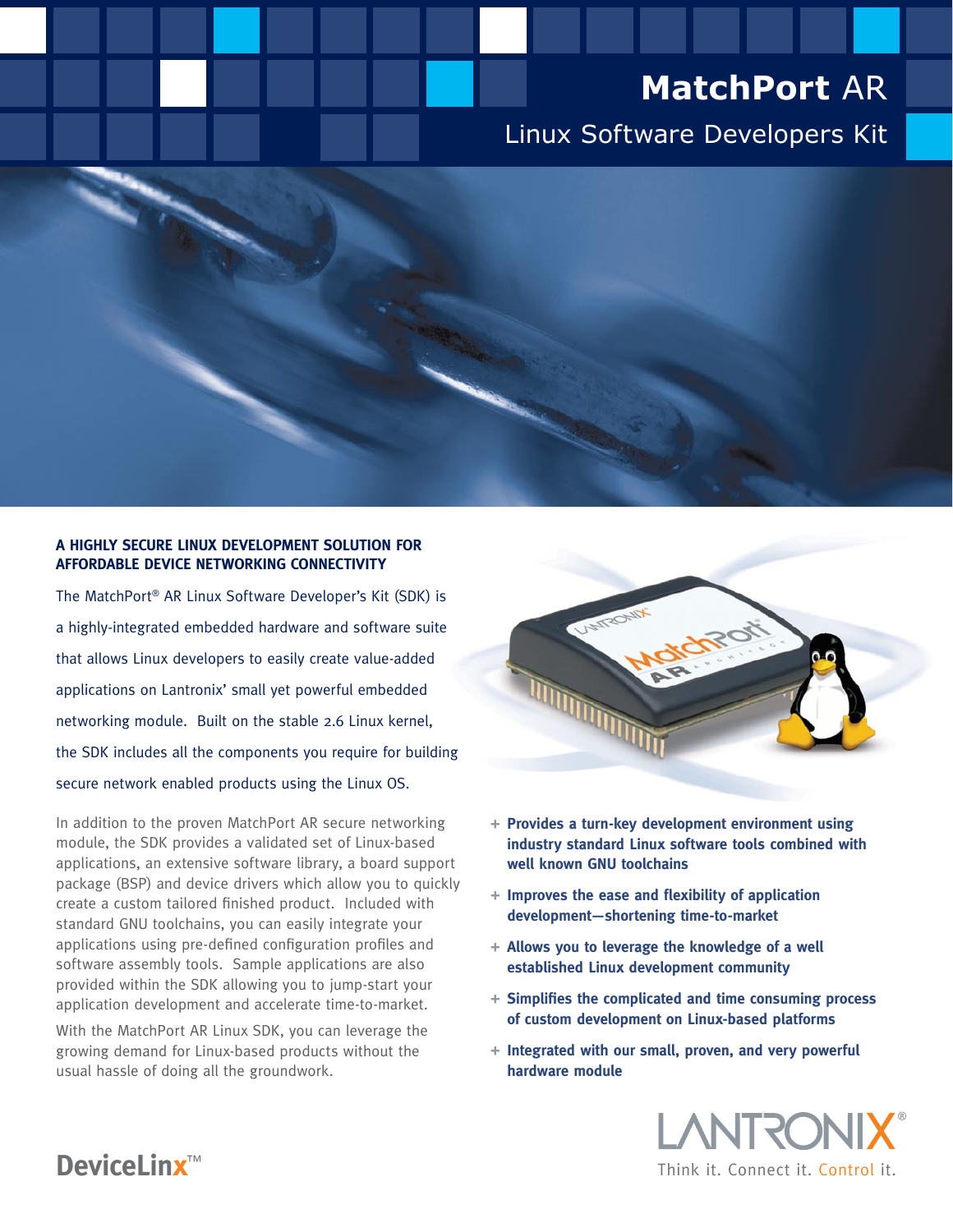### **DeviceLinx**™

# **MatchPort** AR

## Linux Software Developers Kit

#### **FEATURES**

#### **+ Supported Hardware**

• MatchPort AR

#### **+ Host Development Platforms Supported**

- Ubuntu 8.04
- Ubuntu 8.10
- Fedora 6
- Fedora 9
- Debian 4.0r4

(There are minimal dependencies on the host Linux distribution.)

#### **+ Toolchain**

Code Sourcery G++ 4.3-45 Lite Edition provides the entire GNU Toolchain - C/C++ compilers, a flexible assembler, a powerful linker, runtime libraries, and a source and assembly-level debugger.

#### **Toolchain component versions:**

- gcc 4.3.2
- gdb 6.8.50
- $\bullet$  binutils 2.18.50
- uClibc 0.9.29
- **+ Linux**
	- Kernel version 2.6.26
	- Based on uClinux Distribution (20080808)

#### **+ Device Drivers**

- Ethernet
- Serial RS-232 and RS-485
- Configurable Pins Manager
- MTD (Flash support)
- Watchdog

#### **+ Applications and Libraries**

- BusyBox v1.13.2 shell and various Linux utilities
- Boa v0.94.14RC21 web server
- Dropbear v0.52 compact SSH client and server
- inetd Network Server
- telnetd Telnet Server
- ftpd v1.4.1 FTP Server
- dhcpcd v1.3.20 DHCP Client
- mii-tool v1.9.1.1 Ethernet Configuration Tool

#### **+ File Systems**

- ROMFS space efficient read-only filesystem
- JFFS2 Journaling Flash File System version 2. Supports flash wear leveling and helps prevent corruption from power failures
- NFS Network File System
- AUFS layering File System allows easy separation of applications and their configuration files



### **+ Debugging and Testing**

- gdbserver for remote debugging
- iperf v2.0.4 network performance testing
- tcpdump v3.9.8 network packet sniffer
- **+ Available Lantronix Applications**
	- Software upgrade utility
	- Failure Recovery Framework Solves the maintenance and deployment issues of devices in the field by allowing recovery of failed devices to a known good state over the network. This provides an additional layer of robustness for applications deployed on MatchPort AR.
- **+ Provided Sample Programs**
	- CP Manager GPIO control
	- Serial to Ethernet (s2e) serial tunneling over the network

#### **ORDERING INFORMATION**

| + Part Number<br>MPDK1000-LNX-01 | + Description<br><b>MatchPort Linux Development Kit</b><br>(without BDM Debugger Connector):<br>• CD includes: Linux SDK, User Guide,<br>Integration Guide, Quick Start Guide,<br>CodeSourcery Sourcery G++ Light Edition<br>• MatchPort AR w/ 8MB Flash without<br><b>BDM</b> connector<br>• MatchPort demo board<br>• RS-232 cable, DB9F, null modem<br>• Cat5e UTP RJ45M/M Ethernet cable<br>• 3.3V power supply |
|----------------------------------|---------------------------------------------------------------------------------------------------------------------------------------------------------------------------------------------------------------------------------------------------------------------------------------------------------------------------------------------------------------------------------------------------------------------|
| MPDK1000-LNX-02                  | <b>MatchPort Linux Development Kit</b><br>(with BDM Debugger Connector):<br>• Same items as in MPDK1000-LNX-01 Kit<br>plus MatchPort AR w/ 8MB Flash with<br><b>BDM</b> connector                                                                                                                                                                                                                                   |
| 930-060-R                        | <b>P&amp;E Micro-computer systems USB</b><br><b>Multilink Debugger</b><br><b>NOTE: P&amp;E Micro-computer system USB</b><br>Multilink Debugger (930-060-R) must be                                                                                                                                                                                                                                                  |

ordered separately for the MPDK1000-LNX-02 kit.

For additional MatchPort part offerings, please visit our website.



#### **CORPORATE HEADQUARTERS**

15353 Barranca Parkway | Irvine | CA 92618 | USA | t: 800.422.7055 | f: 949.450.7232 | sales@lantronix.com | www.lantronix.com

©2009, Lantronix, Inc. Lantronix is a registered trademark, and DeviceInstaller, Evolution OS and Com Port Redirector are trademarks of Lantronix, Inc. All other trademarks are the property of their respective owners. Specifications subject to change without notice. All rights reserved.